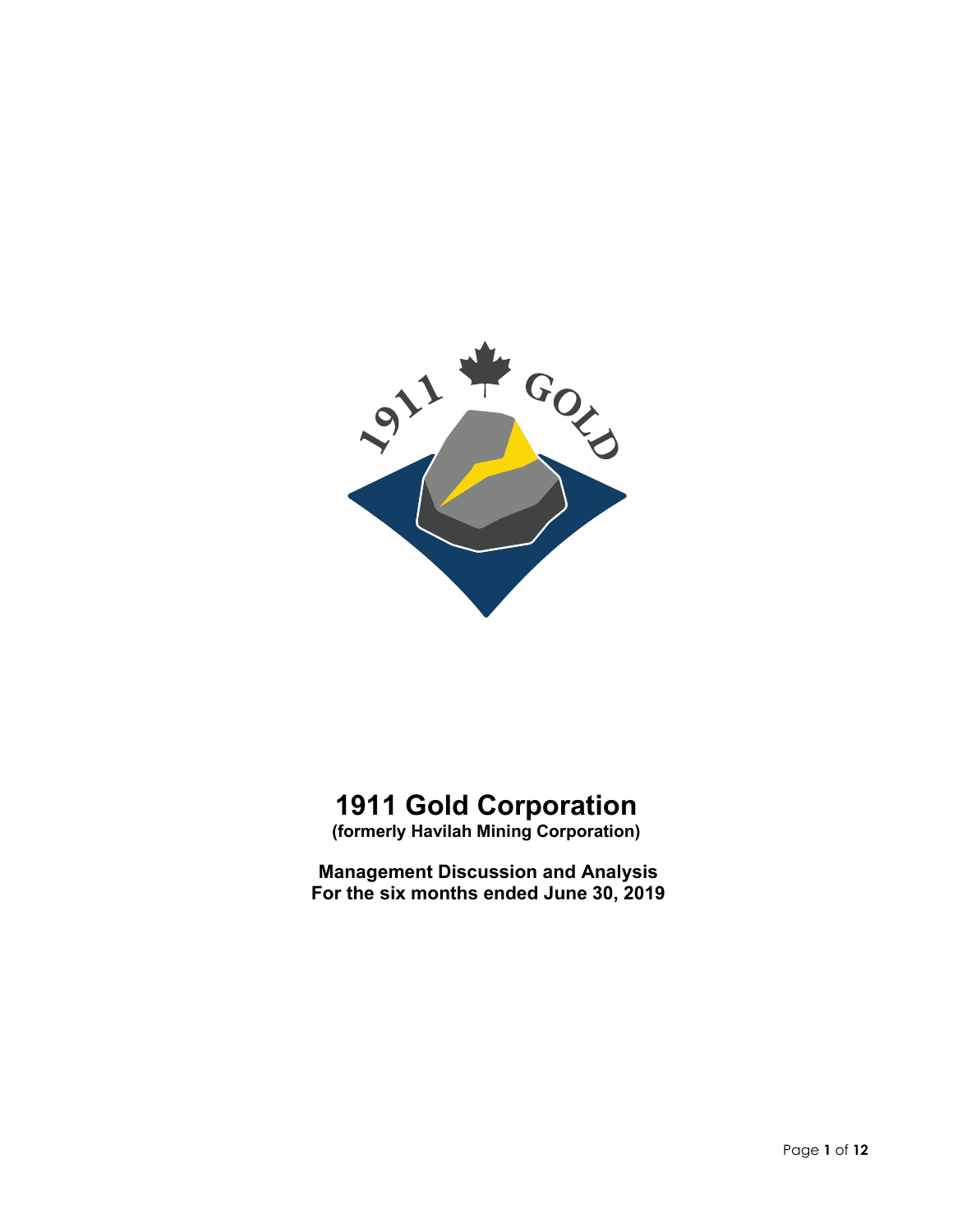This Interim Management Discussion and Analysis ("MD&A") is an overview of all material information about the operations, liquidity and capital resources of 1911 Gold Corporation (the "Company" or "1911 Gold") for the six months ended June 30, 2019. The MD&A was prepared as of August 21, 2019 and should be read in conjunction with the unaudited Condensed Interim Consolidated Financial Statements for the six months ended June 30, 2019 and 2018, the annual audited Consolidated Financial Statements for the years ended December 31, 2018 and 2017, which were prepared in accordance with International Financial Reporting Standards ("IFRS"), as issued by the International Accounting Standards Board ("IASB"), as well as the annual MD&As for the years ended December 31, 2018 and 2017. In this MD&A, references to grams per tonne and ounces per ton will be shown as g/t and oz/t. Additional abbreviations that may be used include metres ("m") and tons per day ("tpd"). In addition, throughout this MD&A the reporting periods for the three and six months ended June 30, 2019 and 2018 are abbreviated as Q2 2019, Q2 YTD 2019, Q2 2018, and Q2 YTD 2018, respectively.

The Company was incorporated on May 3, 2018 in connection with the arrangement agreement ("Arrangement Agreement") between Klondex Mines Ltd. ("Klondex"), Hecla Mining Company ("Hecla"), and 1156291 B.C. Unlimited Liability Company, a wholly owned subsidiary of Hecla to hold Klondex's former Canadian assets comprised of Klondex Canada Ltd. (subsequently renamed to 1911 Gold Canada Ltd., ("1911 Gold Canada")) and Bison Gold Resources Inc. ("Bison"). Under the terms of the Arrangement Agreement, which closed on July 20, 2018, Hecla acquired all the outstanding common shares of Klondex and holders of common shares of Klondex ("Klondex Shareholders") received consideration consisting of either cash, Hecla common stock, or a combination of cash and Hecla common stock, plus shares of 1911 Gold.

As Klondex Shareholders received the 1911 Gold Common Shares in their respective, pre-arrangement proportionate interests, no change of control resulted for either the Company, or the underlying assets or business acquired. As such, the Arrangement Agreement is considered a capital reorganization and is excluded from the scope of IFRS 3, Business Combinations. Accordingly, the results up to July 20, 2018 have been presented in this MD&A, and in the consolidated financial statements for the year ended December 31, 2018, on a continuity of interest basis of accounting with financial positions prior to the Arrangement Agreement based on amounts related to 1911 Gold Canada and Bison previously recorded by Klondex. In addition, the information contained in the statements of comprehensive loss and statements of changes in equity have been derived from certain allocations from Klondex's financial statements, and management cautions readers of this MD&A that the allocation of expenses may not necessarily reflect, or be otherwise indicative of, the future financial performance of the Company.

The Company's common shares are listed on the TSX Venture Exchange ("TSX-V") under the symbol "AUMB" (formerly "HMC") and in the United States on the OTCBB under the stock symbol "HAVXF". Additional information related to the Company is available for view on SEDAR at www.sedar.com and on the Company's website [www.1911gold.com.](http://www.1911gold.com/)

# **OVERVIEW**

1911 Gold is a junior gold producer and explorer that owns the True North mine and mill complex and is currently reprocessing historic tailings on a seasonal basis. In addition to operating True North in Bissett, Manitoba, 1911 Gold holds approximately 54,000 hectares of highly prospective land within and adjacent to the Rice Lake greenstone belt. 1911 Gold believes its land package offers a prime exploration opportunity, with potential to develop a mining district centered on its True North facility. The Company also owns the Tully project near Timmins, Ontario. 1911 Gold intends to focus on both organic growth opportunities and accretive acquisition opportunities in North America.

## **HIGHLIGHTS**

- On January 10, 2019 the Company closed a non-brokered private placement for 385,000 units in the Company, consisting of one common share of the Company ("Common Share") and one-half of one Common share purchase warrant, for total proceeds of \$109,725, funded by management. The Company closed an additional 66,667 units to a director of the Company on March 21, 2019, for total additional proceeds of \$20,000.
- On January 15, 2019, Ron Clayton, a director of the Company, was appointed as President and Chief Executive Officer of 1911 Gold Corp. Ron brings over 37 years of experience to the Company and was most recently the President and CEO of Tahoe Resources Inc. until June of 2018, where he led the construction and commissioning of the Escobal mine as the Company's first Chief Operating Officer.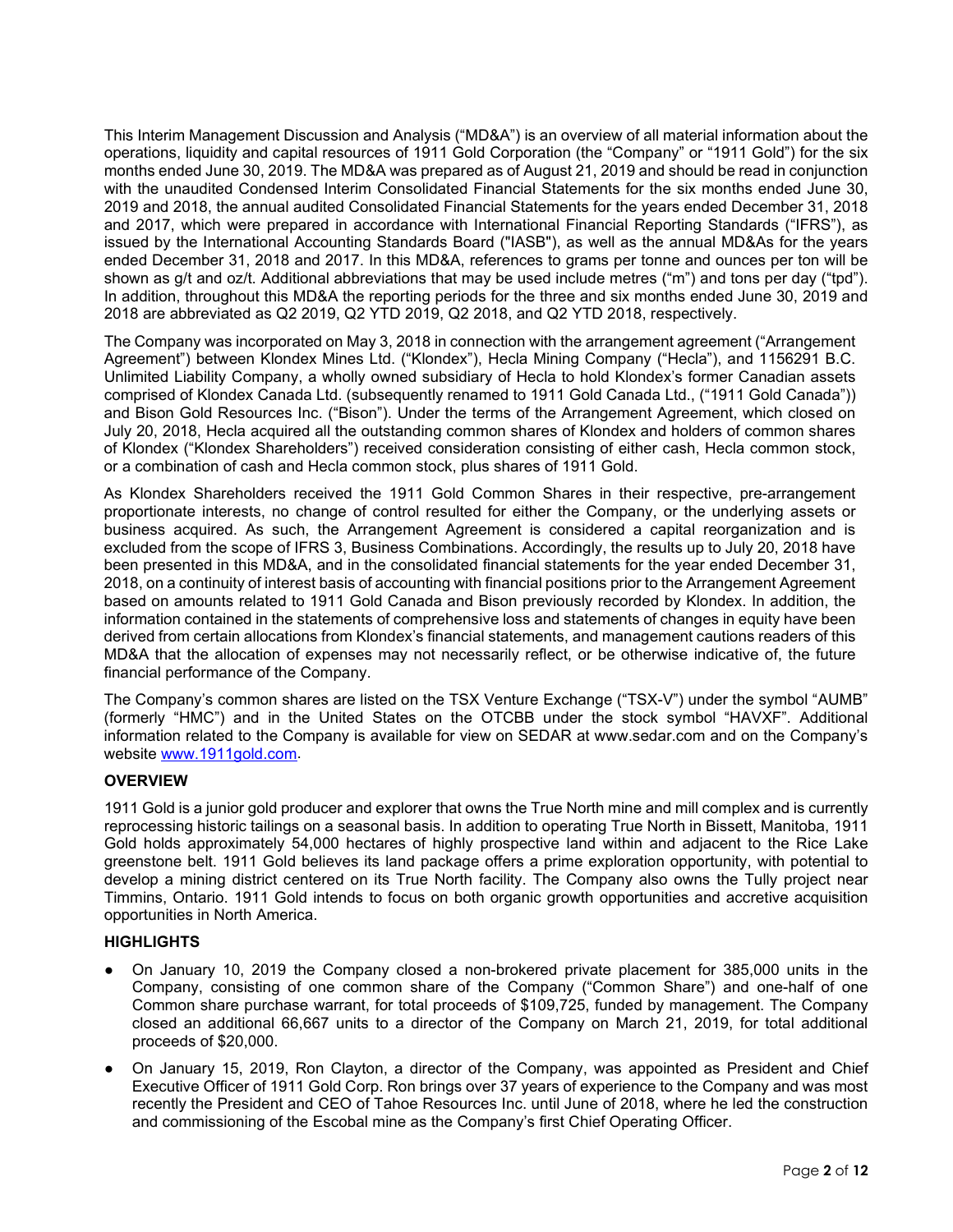- On March 4, 2019, the Company announced the appointment of Shastri Ramnath to the Board of Directors. Ms. Ramnath is a Professional Geoscientist with over 20 years of global experience within the exploration and mining industry. She co-founded and is currently the President, CEO and Principal Geologist of Orix Geoscience Inc. and the co-founder of Exiro Minerals, a junior exploration company focused on project generation that combines technology with traditional exploration methodologies.
- On March 18, 2019, the Company closed a non-brokered private placement by issuing 8,333,333 flowthrough common shares for gross proceeds of \$4,000,000. The gross proceeds from the sale of the flow through shares will be used to incur eligible Canadian Exploration Expenses on the Company's exploration properties in the Rice Lake greenstone belt located in Manitoba, Canada.
- On April 26, 2019, the Company commenced the 2019 tailings re-processing season, averaging approximately 1,152 tons per day at an average grade 0.7 g/t gold. Proceeds from the tailings re-processing partially fund the ongoing care and maintenance of the underground infrastructure as well as the milling operations.
- Subsequent to Q2-2019, on July 10, 2019, the Company completed the acquisition of the remaining 50% interest in the Tully mining claims and mining lease located in Timmins, Ontario from 55 North Mining Inc. ("55 North"). Total consideration for this acquisition included a payment of \$200,000 in cash for the settlement of outstanding litigation between 55 North and a former employee and the waiver of outstanding liabilities owing to the Company by 55 North in the amount of approximately \$970,552. Concurrent with the closing of the acquisition, the Company acquired by way of non-brokered private placement 3,333,333 common shares of 55 North at a price of \$0.06 per share, for total consideration of \$200,000.

## **FINANCIAL AND OPERATING SUMMARY**

For the six months ended June 30, 2018 the Company operated as a subsidiary of Klondex. With the completion of the Arrangement Agreement on July 20, 2018 the Company operated as a separate operating entity.

| <b>Six Months Ended June 30</b>                           | 2019 |            |    | 2018       |  |  |
|-----------------------------------------------------------|------|------------|----|------------|--|--|
| <b>Financial Results (in thousands)</b>                   |      |            |    |            |  |  |
| Revenue                                                   | \$   | 779        | \$ | 11,825     |  |  |
| Cost of sales:                                            |      |            |    |            |  |  |
| <b>Production costs</b>                                   |      | 5,306      |    | 16,308     |  |  |
| Depreciation and depletion                                |      | 1,818      |    | 2,300      |  |  |
| Write-down of production inventories                      |      |            |    | 2,539      |  |  |
| <b>Total Cost of Sales</b>                                |      | 7,124      |    | 21,147     |  |  |
| <b>General and Administrative Costs</b>                   |      | 834        |    | 255        |  |  |
| <b>Exploration expense</b>                                |      | 975        |    |            |  |  |
| Other (income) expenses                                   |      | (269)      |    | 4,400      |  |  |
| Net Loss and Comprehensive loss                           | \$   | (7, 885)   | \$ | (13, 977)  |  |  |
| <b>Operating Results</b>                                  |      |            |    |            |  |  |
| Gold equivalent ounces shipped                            |      | 1,216      |    | 6,767      |  |  |
| Gold ounces sold                                          |      | 433        |    | 6,994      |  |  |
| <b>Per Ounce Data</b>                                     |      |            |    |            |  |  |
| Average realized price                                    | \$   | 1,804      | \$ | 1,642      |  |  |
| Cash cost of operations per ounce produced(1)             |      | 10,334     |    | 2,627      |  |  |
| All in sustaining costs per ounce produced <sup>(1)</sup> |      | 12,471     |    | 2,706      |  |  |
| <b>Per Share Data</b>                                     |      |            |    |            |  |  |
| Basic and diluted loss per share                          | \$   | (0.23)     | \$ | (0.61)     |  |  |
| Weighted average common shares outstanding                |      | 34,540,691 |    | 22,755,979 |  |  |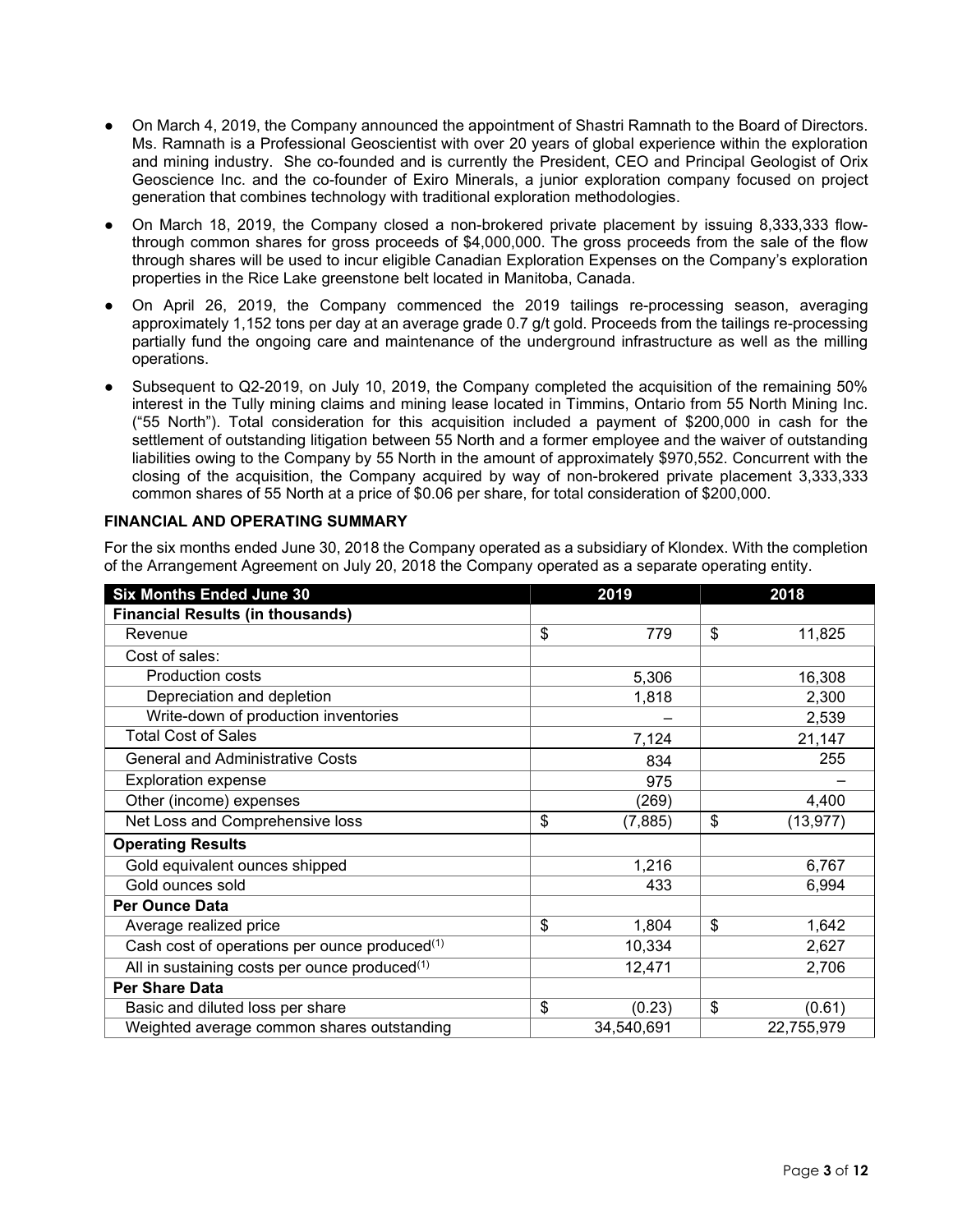| <b>Balance as of</b>                     | <b>June 30, 2019</b> | <b>December 31, 2018</b> |        |  |
|------------------------------------------|----------------------|--------------------------|--------|--|
| <b>Financial Position (in thousands)</b> |                      |                          |        |  |
| Cash and cash equivalents                | 6.878                |                          | 5.971  |  |
| Total assets                             | 48.328               |                          | 52.284 |  |
| Total liabilities.                       | 5.134                |                          | 3.956  |  |
| Shareholder equity                       | 43.194               |                          | 48.328 |  |

(1) This is a non-IFRS measure; refer to the Non-IFRS Performance Measures section of this MD&A for additional detail. The cash cost excludes the cost of underground mine care and maintenance in 2019 but is included in 2018 due to partial operations. As a result of the shutdown during the first 116 days of 2019, the cash costs include a significant amount of cost unrelated to the cost of production.

# **REPORT ON OPERATIONS**

The Company recommenced tailings operations on April 26, 2019, averaging 1,152 tpd during the 65 operating days of Q2 2019 at an average grade of 0.7 g/t. During the initial restart period the operations focused on processing lower grade material while increasing the concentration of gold on carbon in the circuit and minimizing loss of gold to tailings. The mill also operated at a lower tonnage rate during several weeks in May extending through June in order to manage the water levels during the spring runoff into the tailings facilities and while the Company completed installation of a booster pump to improve output to the new tailings facility. During the month of July the operations have returned to operating between 1,200 tpd and 1,400 tpd.

The Company also completed the replacement of the strip circuit and commenced installation of two gravity concentrators to improve mill recovery rates. The Company shipped all material from the mill clean-up to a third party refiner for the recovery of contained ounces with final settlement occurring in August of 2019.

# **EXPLORATION ACTIVITY**

For the six months ended June 30, 2019, exploration activities were focused on initiating a systematic, districtscale exploration program in the Rice Lake greenstone belt, by incorporating modern methods and technologies with proven track records for the discovery of orogenic lode gold deposits in Archean greenstone belts.

Activities in Q1 2019 included the strategic acquisition through claim staking of additional ground along the crustal-scale Wanipigow Fault – the principal structural 'break' in the belt – thus increasing the Company's dominant land position to more than 54,000 hectares. This is the largest land package ever assembled in the Rice Lake belt and presents a prime opportunity to conduct exploration at a district scale, over a strike length of 80 km along a highly-prospective structure.

Subsequent to the end of the period, on July 17, 2019, the Company acquired three additional mineral claims, totaling approximately 230 hectares, within the Company's claim blocks in the Rice Lake belt. Under the terms of the purchase agreement the Company issued 150,000 shares for consideration of \$45,000, based on the closing date of the agreement, to the private owner of these claims.

During this reporting period, the Company's exploration team began a compilation of historical geological and exploration data using the QGIS platform, such that the various datasets can be viewed, analyzed and interpreted in an effective and efficient manner. High-resolution aeromagnetic data was acquired for new claim blocks at the western and eastern extents of the Rice Lake property and was levelled and merged with existing datasets to produce a near-seamless aeromagnetic base that provides for an updated, belt-scale interpretation of geology and structure, now in progress. This work will include 3D inversions of the magnetics data in order to better constrain interpretive models. New high-resolution LiDAR and orthophoto imagery acquired over three large blocks in Q2 2019, along with historical LiDAR datasets, are also being utilized to inform the structural interpretations, and to facilitate geological mapping and prospecting.

Fieldwork was initiated in Q2 2019 in four key areas, targeted for Phase 1 of the program based on previous work and the Company's exploration model. These projects include the Bidou and Tinney projects in the southeast portion of the property, and the Horseshoe and Gold Horse projects in the western portion; one additional project, Poundmaker, was initiated in June. To date, work in each of these project areas has involved prospecting, outcrop stripping and geological mapping. Favourable results from initial grab sampling have been followed up by systematic channel sampling, and detailed mapping and structural analysis. Orientation surveys for surficial geochemistry (humus and black spruce bark) have been completed over two significant gold-bearing vein systems in the Bidou project area in order to confirm and refine the sampling and analytical methodologies. These exploration techniques are now being applied to generate targets in the other project areas, particularly in locations characterized by favourable geology and structure, with limited outcrop exposure.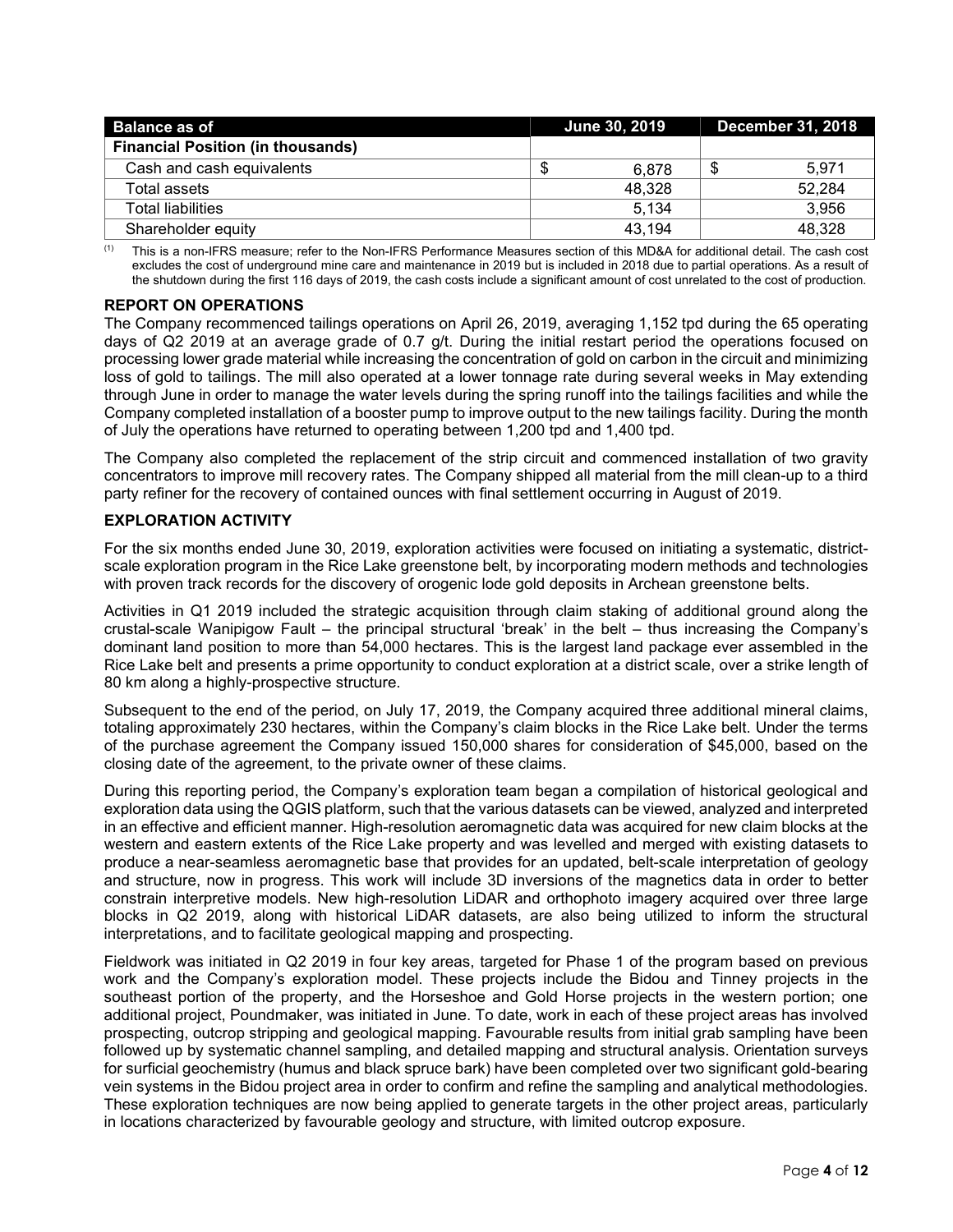Engagement activities with the Hollow Water First Nation, local communities, cottagers' associations and other stakeholders continued in Q1 and Q2 2019, and is expected to ramp up in Q3 2019 based on the favourable results from the Bidou and Tinney projects. Work permit applications for surface drilling on these projects have been submitted to Manitoba Sustainable Development in advance of a drill program planned for Q3/Q4 2019. It is anticipated that additional permits will be submitted as results are received, processed and interpreted from several other project areas as well. This advanced stage of exploration will require consultation between the Government of Manitoba and the Hollow Water First Nation. In anticipation of this, the Company has retained the services of an experienced and respected First Nations consultant to advise the Company and engage with the Hollow Water First Nation on permitting plans and other matters as required.

# **REVIEW OF FINANCIAL RESULTS**

During the six months ended June 30, 2019, the Company generated a loss of \$7.9 million compared to a loss of \$14.0 million for 2018. In 2019, the tailings operations commenced on April 26 compared with April 20 in the prior year. As well, underground operations were on care and maintenance for the entire period whereas in 2018 there continued to be limited underground production (19,301 tons mined) until early March as the Company completed mining of developed areas after the January 9, 2018 shutdown.

## **Revenue**

During the six months ended June 30, 2019, the Company sold 433 gold ounces from production and yearend inventory at an average price of \$1,804 compared with the sales of 6,994 gold ounces in the same period in 2018 at an average realized price of \$1,642 (this excludes the effect of any derivative instruments used during that period). During Q1 2018 True North processed all the remaining stockpiles from mining as well as the ore mined prior to the shutdown. Production from tailings operations was approximately 769 gold ounces during that period.

# **Cost of sales**

Cost of sales, comprised of the full cost of site operations, including care and maintenance costs for the True North underground mine as well as depreciation and depletion, amounted to \$6.3 million for Q2 YTD 2019 compared with \$9.3 million during Q2 YTD 2018. The decrease was primarily due to the suspension of mining operations at the True North mine in January 2018 resulting in a significant decrease in mining related costs since that period. During Q2 YTD 2018, the Company also incurred \$1.4 million in severance costs in lieu of notice as the Company laid off all but essential personnel required for continued milling operations, underground care and maintenance, and tailings re-processing operations. Care and maintenance cost during Q2 YTD 2019 were \$0.8 million whereas in Q2 YTD 2018 mining costs, including care and maintenance, were \$5.2 million, excluding severance costs.

The decrease in depreciation and depletion for Q2 YTD 2019 is primarily from reduced depletion costs, which arise from underground mining and tailings operations, as the Company was shut down until April 26, 2019, whereas limited underground mining did occur in Q1 2018 and tailings operations commenced approximately six days earlier. As a result of impairment charges taken on mineral properties in 2018 as well as equipment disposals, the Company had a lower average capital asset balance in 2019 compared with 2018.

## **General and administrative costs**

General and administrative costs were \$0.8 million for Q2 YTD 2019 compared to \$0.3 million for Q2 YTD 2018. The general and administrative costs in 2018 reflect costs allocated from the Klondex corporate office during that period, whereas in 2019 they reflect costs for the standalone company. The Company has continued to focus on minimizing ongoing administrative costs subsequent to the spin-out.

## **Other expense**

## *Finance charges*

Finance charges in prior years primarily relate to interest incurred on the advances from Klondex to 1911 Gold during the period where 1911 Gold was a subsidiary of Klondex. The advances from Klondex were settled in July of 2018 pursuant to the terms of the Arrangement Agreement. Total interest on these advances during Q2 YTD 2018 was \$4.0 million whereas the Company has not incurred any comparable finance charges for the six months ended June 30, 2019.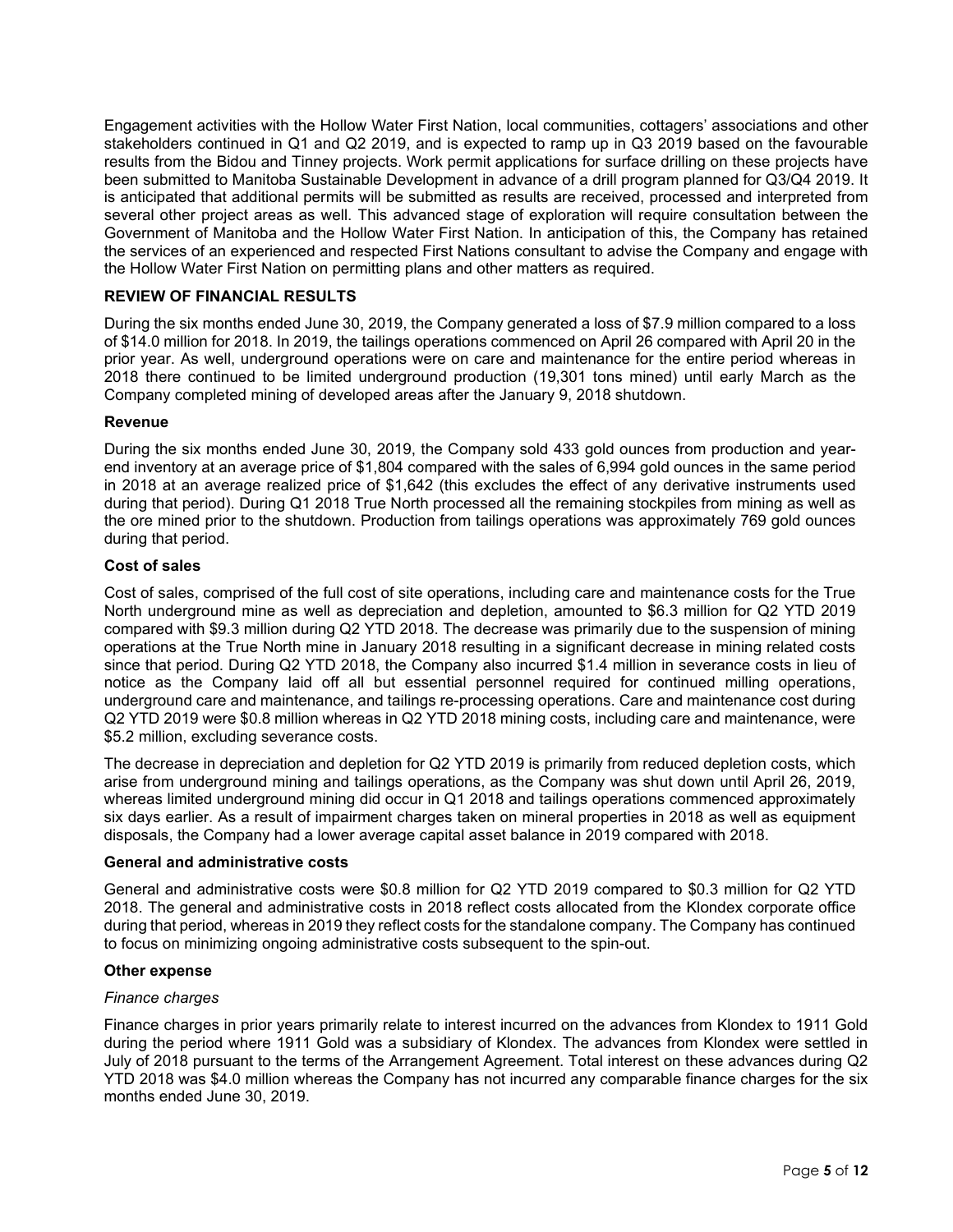## *Foreign exchange gain or loss*

Prior to the completion of the Arrangement Agreement, 1911 Gold had a significant US dollar liability arising from advances from Klondex. These were subject to mark-to-market adjustments at each reporting period, resulting in a \$1.0 million loss for the six months ended June 30, 2018, as the Canadian currency weakened from \$1.25 to \$1.32 Canadian for every US dollar during Q2 YTD 2018.

# **TRUE NORTH OPERATIONS**

True North is a past-producing underground gold mining operation consisting of three underground mines with a modern, fully permitted mill currently re-processing tailings. The following is a summary of operational information for Q2 YTD 2019 and 2018. Note that silver is relatively immaterial to current operations so only gold ounces are shown.

| Six months ended June 30                      | 2019         | 2018        |
|-----------------------------------------------|--------------|-------------|
| Ore tons mined                                |              | 19,301      |
| Gold ounces mined                             |              | 2,374       |
| Ore tons milled                               |              | 19,390      |
| Tailings processed (tons)                     | 74,886       | 78,797      |
| Average gold mill head grade (g/t)            | 0.7          | 1.4         |
|                                               |              |             |
| Average gold recovery rate                    | $\%$<br>76.4 | %<br>87.7   |
| Gold ounces shipped                           | 1,216        | 6,767       |
| Gold ounces sold                              | 433          | 6,994       |
| Average realized gold price                   | \$<br>1,804  | \$<br>1,642 |
| Total cash cost per gold ounce sold(1)        | 10,334       | 2,627       |
| All-in sustaining cost per gold ounce sold(1) | 12,471       | 2,706       |

 $<sup>(1)</sup>$  This is a non-IFRS measure; refer to the Non-IFRS Performance Measures section of this MD&A for additional detail. The cash cost</sup> excludes the cost of underground mine care and maintenance in 2019 but is included in 2018 due to partial operations. As a result of the shutdown during the first 116 days of the year, the cash costs include a significant amount of cost unrelated to the cost of production.

During Q2 YTD 2019, the Company operated for 65 days, starting tailings operations on April 26, 2019. The operations processed 74,886 tons from tailings and shipped 1,216 gold ounces. During the initial startup period the Company processed lower-grade material while the concentration of gold adsorbed to carbon increased to normal operating levels in the carbon-in-leach circuit, minimizing any potential loss of gold to tailings. As well, for several weeks during May and June the Company operated at lower than planned tonnage rates in order to minimize tailings discharge to maintain lower water levels which had increased with spring run-off. With the installation of the tailings booster pump at the end of the quarter the Company has been able to increase output levels and tonnage rates have returned to normal operating levels along with an improvement in grade. Prior to the commencement of the operating season the operations were on maintenance levels with minimal personnel on hand and reduced levels of activity.

During the same period in 2018 the True North underground mine operations were transitioned to care and maintenance as a result of ongoing losses incurred in previous periods, with tailings operations commencing on April 20, 2018. During the transition period True North mined 19,301 ore tons from areas that were already developed, producing 2,091 gold ounces.

The decrease in the average gold recovery rate from 87.7% in 2018 to 76.4% in Q2 YTD 2019 reflects the processing of exclusively low-grade tailings in the latter period (i.e., no high-grade ore), such that a relatively higher proportion of gold is returned to tails, likely in the form of minute gold particles affixed to silicate minerals, which do not report to either the gravity or leach circuits. This 'fixed' amount of gold is approximately 0.008 oz/t. The Company is completing the installation of two new gravity concentrators which could, along with other improvements made during the shutdown, reduce the quantity of gold discharged to tailings and thus improve gold recovery rates. The Company will continue to analyze the processing method for additional improvements to recovery rates. For Q2 YTD 2019, the Company had capital additions of \$0.4 million related primarily to the new concentrators, as well as the booster pump for the tailings discharge line and various mill upgrades.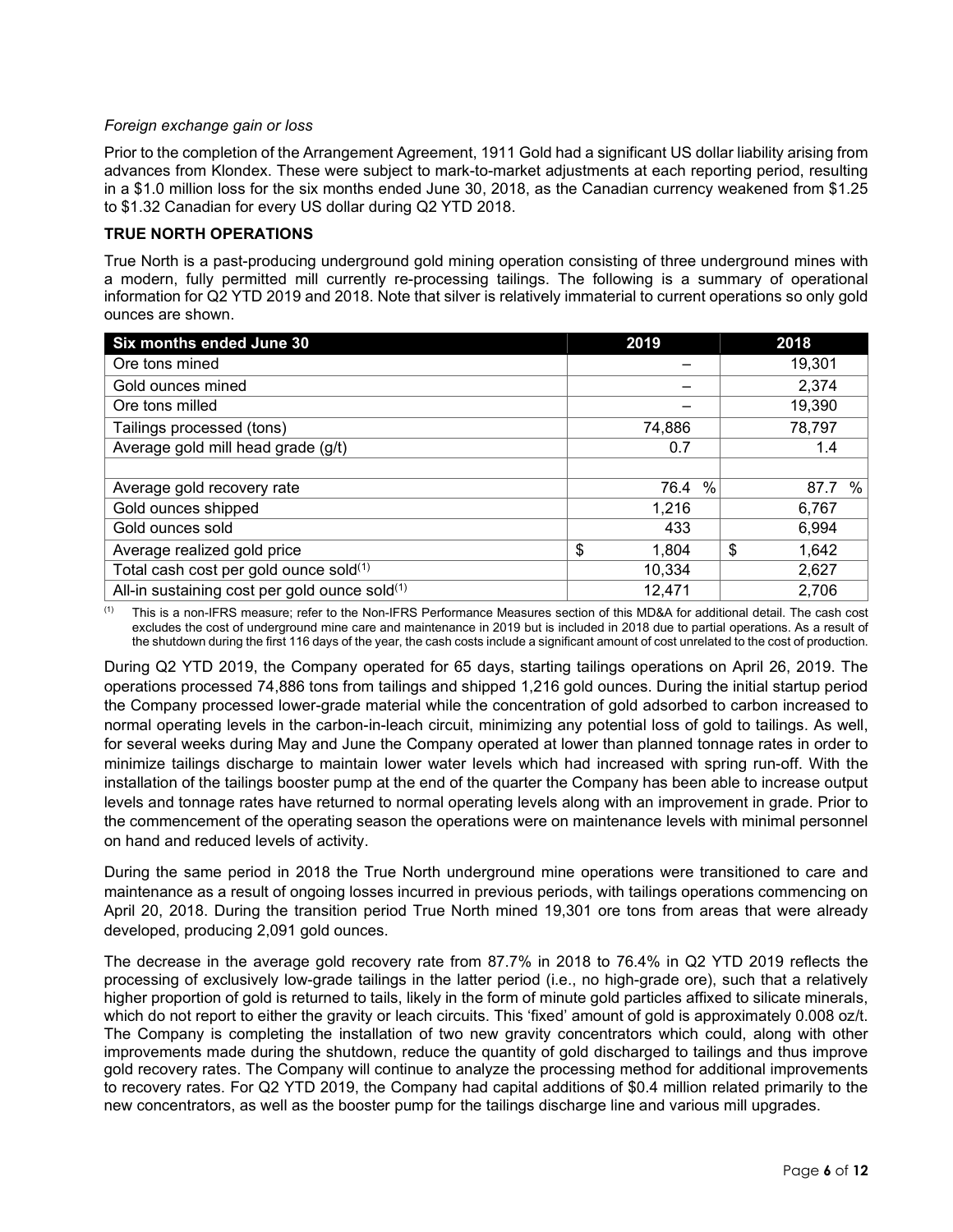# **QUARTERLY RESULTS**

The following selected financial information is a summary of the eight most recently completed quarters up to June 30, 2019.

| Quarter Ended<br>(\$ amounts in '000's) | <b>Jun 30.</b><br>2019 | Mar 31.<br>2019 | Dec 31.<br>2018 | <b>Sept 30,</b><br>2018 | <b>June 30.</b><br>2018 | Mar 31.<br>2018 | Dec 31.<br>2017 | <b>Sept 30.</b><br>2017 |
|-----------------------------------------|------------------------|-----------------|-----------------|-------------------------|-------------------------|-----------------|-----------------|-------------------------|
| Gold sold (ounces)                      | 370                    | 63              | 3.580           | 240                     | 1.843                   | 5.151           | 8.983           | 5.591                   |
| Revenues                                | 669 \$                 | 110 l           | $5.774$ \$      | 394                     | 3.137                   | 8.688           | 14.621          | 9,027                   |
| Comprehensive (Loss)                    | \$<br>$(3,858)$ \$     | $(4,027)$ \$    | $(5,475)$ \$    | (13,656) \$             | $(4, 137)$ \$           | $(9,840)$ \$    | $(33, 134)$ \$  | (4,948)                 |

The True North operations were acquired by Klondex on January 22, 2016 and production recommenced during the third quarter of 2016. The underground operations continued until January 9, 2018, at which point True North was placed on care and maintenance as a result of the continued shortfall in meeting operating and production targets required to return to profitability. Since the acquisition, the operations continually recorded net losses, negative cash flows from operations, and relied on Klondex, the parent company until July 20, 2018, to fund business operations. During the fourth quarter of 2017, the Company, based on the impairment indicators present, recorded a \$28.2 million impairment charge on the assets.

With the closing of the Arrangement Agreement, the Company operated on a standalone basis for the quarters ended September 30, 2018 and December 31, 2018. The Company continued to re-process tailings from the tailings impoundment facility, milling a total of 151,630 tons with an average grade of 0.9 g/t at a 73% recovery rate, producing 3,166 ounces of gold for the period. The Company recorded a \$9.7 million write down on underground mine development costs during this period, based on the assessment that previous mine plans were no longer economic. On December 13, 2018 the Company suspended the operations due to the onset of winter, completing the Company's planned 2018 operating season.

The seasonal shutdown extended through the first quarter of 2019 as the Company carried out required maintenance and a full clean-up of the mill facilities. The Company expects to receive proceeds from the gold recovered during the clean-up process in the third quarter. Tailings operations recommenced in the Q2-2019, on April 26, producing 74,886 tons containing 1,794 ounces of gold.

| $$$ amounts in '000's)    | June 30<br>2019 | December 31<br>2018 |
|---------------------------|-----------------|---------------------|
| Cash                      | \$<br>6,878     | \$<br>5,971         |
| Total current assets      | 9,997           | 12,672              |
| Total assets              | 48,328          | 52,284              |
| Total current liabilities | 2,571           | 1,494               |
| <b>Total liabilities</b>  | 5,134           | 3,956               |
| Total equity              | 43,194          | 48,328              |

## **LIQUIDITY AND CAPITAL RESOURCES**

Historically, the operations relied on Klondex for funding ongoing cashflow shortfalls. Prior to the completion of the Arrangement Agreement, the Company did not have access to third party financial resources and continued to incur negative operating cashflows and significant capital expenditures. The Company's current strategy is focused on maximizing cashflow from the tailings operations to support the ongoing facility operating costs and exploration activity in the region. The cash cost per ounce for the first six months of 2019 includes 116 days where the tailings operations were shutdown due to inclement weather conditions, while production in the first 6 weeks was hampered by the initial loading of carbon in circuit required to maintain optimal operations and lower tonnage rates due to high spring runoff increasing tailings water levels. As a result of these factors, as well as ongoing care and maintenance costs for the underground mine, the Company continued to be cashflow negative for the first six months of 2019. The Company expects to be cashflow positive in the Q3 and Q4 2019 and is continuing to take steps to reduce costs at site.

Exploration at True North and surrounding claims has been funded primarily from funds raised in financing activities to date. This exploration activity is expected to identify additional sources of ore feed for the True North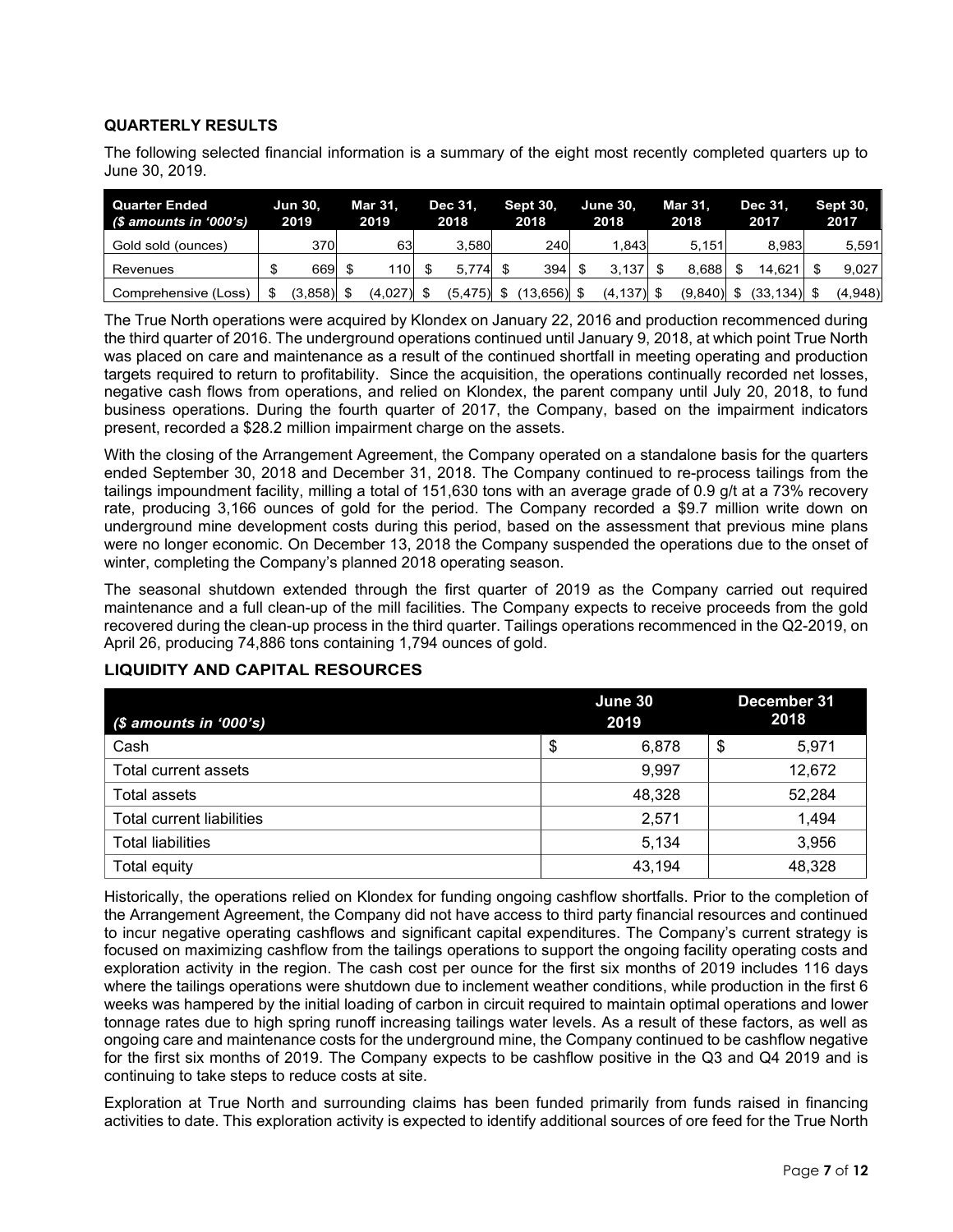milling facility. Material increases or decreases in the Company's liquidity and capital resources will be substantially determined by the success or failure of the Company's operations, exploration, and development programs, as well as the ability to obtain equity or other sources of financing, and the price of gold.

As at June 30, 2019, the Company had cash and cash equivalents of \$6.9 million (December 31, 2018 – \$6.0 million, not including short-term investments of \$3.0 million), and working capital of \$7.4 million (December 31, 2018 – \$11.2 million). During the six months ended June 30, 2019, the Company lost \$3.2 million from operating, care and maintenance and investing activities, net of working capital changes.

On January 10, 2019 the Company closed a non-brokered private placement for total proceeds of \$109,725, funded by management, and on March 21, 2019, the Company issued another 66,667 units to a director of the Company for additional proceeds of \$20,000.

On March 5, 2019, the Company closed a non-brokered private placement by issuing 8,333,333 flow-through common shares for gross proceeds of \$4,000,000.

Management considers the Company's liquidity position at June 30, 2019, comprised of cash and cash equivalents, together with cash flows from operations, enough to support the Company's normal operating requirements, exploration plans, and capital commitments on an ongoing basis.

#### *Outstanding Share Data*

| Authorized: an<br>unlimited number of<br>common shares without I<br>par value | <b>Common shares</b><br>issued and<br>outstanding | <b>Stock Options</b> | Restricted<br><b>Share Units</b> | Warrants  |
|-------------------------------------------------------------------------------|---------------------------------------------------|----------------------|----------------------------------|-----------|
| Outstanding as at August<br>21, 2019                                          | 37.612.394                                        | 2,300,000            | 426.665                          | 2,665,833 |

## **FINANCIAL INSTRUMENTS**

The Company's activities potentially expose it to a variety of financial risks, including liquidity risk, interest rate risk, foreign exchange currency risk, and commodity price risk.

#### *Liquidity Risk*

Liquidity risk is the risk that the Company will not be able to meet its financial obligations when they become due. As at June 30, 2019 the Company had working capital of \$7.4 million. Management believes that the Company has sufficient financial resources to meet its obligations as they come due.

#### *Interest Rate Risk*

Interest rate risk is the risk that the fair value of future cash flows of a financial instrument will fluctuate due to changes in market interest rates. The Company has cash balances, interest-bearing bank accounts and no interest-bearing debt. The Company also invests excess cash in short term GIC's. Due to the short-term nature of these financial instruments, fluctuations in market rates do not have a significant impact on their estimated fair value as at June 30, 2019.

#### *Foreign Exchange Risk*

The Company's functional currency is the Canadian dollar. Foreign currency risk is the risk that future cash flows will fluctuate because of changes in foreign exchange rates. The Company's historical foreign currency gains and losses relate to amounts on US dollar advances from Klondex as well as US dollar transactions with vendors. Subsequent to the Arrangement Agreement the Company has had minimal US dollar transactions.

#### *Commodity Price Risk*

The Company is exposed to the risk of fluctuations in prevailing market commodity prices on the gold it produces. Prior to completion of the Arrangement Agreement, the Company's parent, Klondex, would mitigate price risk by entering into derivative financial instruments, such as fixed forward sales and collars. As of June 30, 2019, the Company itself had not entered into any agreements to mitigate its exposure to market price risk.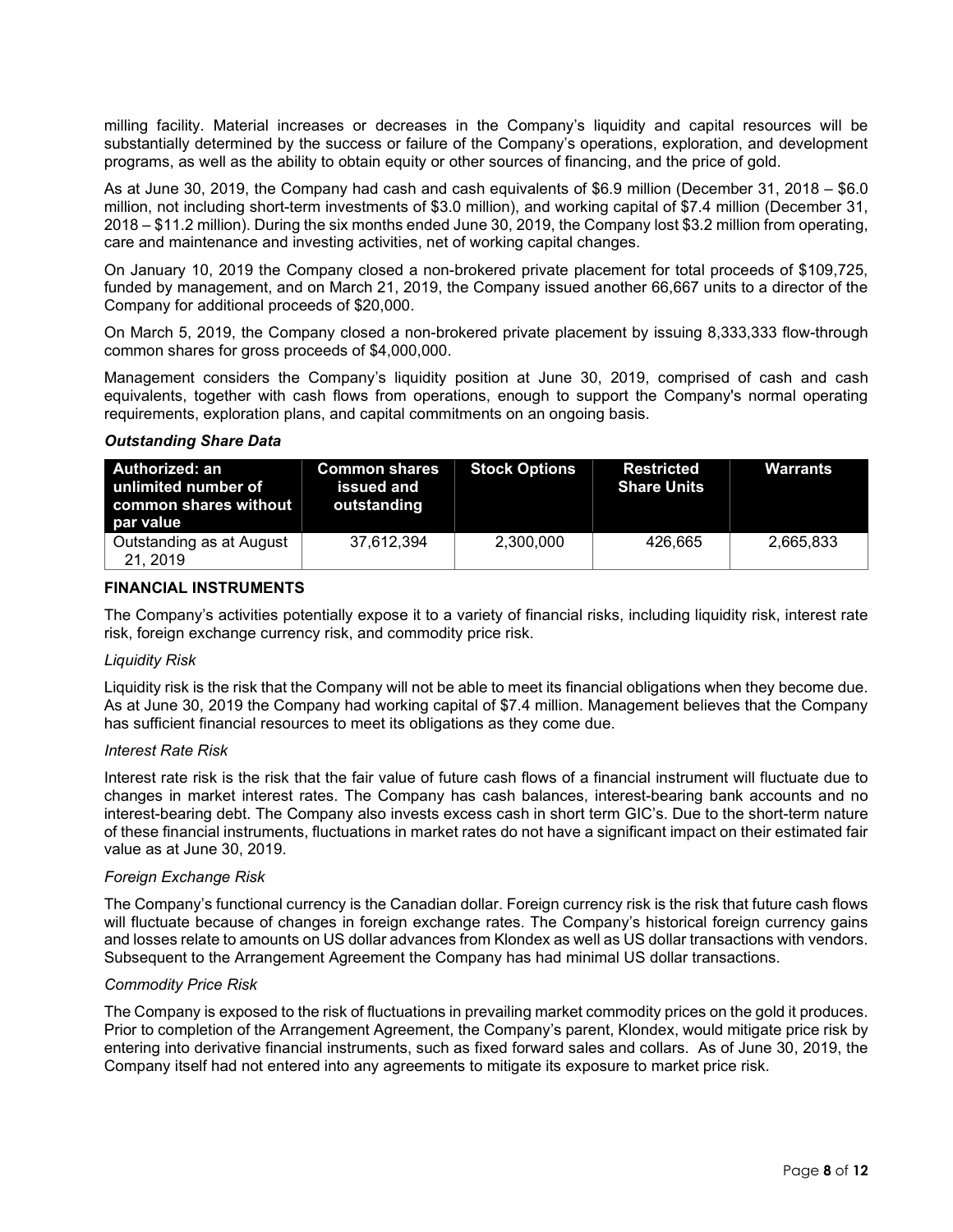# *Contractual Obligations*

The following table provides our gross contractual obligations as of June 30, 2019 (in thousands):

|                               | Less than<br>1 vear | 1-3 vears | 3-5 vears |  | More than<br>5 vears | <b>Total</b> |  |
|-------------------------------|---------------------|-----------|-----------|--|----------------------|--------------|--|
| <b>Reclamation obligation</b> |                     |           |           |  | 9.824                | 9.824        |  |

The amounts shown above represent undiscounted amounts not reflective of inflation, see Note 12 *Reclamation obligation* for additional details.

# **OFF-BALANCE SHEET ARRANGEMENTS**

The Company has no off-balance sheet arrangements and no short or long-term debt obligations.

# **RELATED PARTY TRANSACTIONS**

The key management personnel include those persons having authority and responsibility for planning, directing, and controlling the activities of the Company as a whole. The Company has determined that key management personnel consist of executive and non-executive members of the Company's Board of Directors and corporate officers.

During the three and six months ended June 30, 2019 and 2018, the Company incurred the following charges by directors and officers of the Company and by companies controlled by directors and officers of the Company. For most of the three and six months ended June 30, 2018, the Company operated as a subsidiary of Klondex, therefore no compensation was paid to Directors or Officers. All fees have been reported as general and administrative expenses:

|                             | Three months ended June 30 |      |    | Six months ended June 30 |    |      |    |      |
|-----------------------------|----------------------------|------|----|--------------------------|----|------|----|------|
| $$$ amounts in '000's)      |                            | 2019 |    | 2018                     |    | 2019 |    | 2018 |
| <b>Salaries and wages</b>   | \$                         | 157  | \$ |                          | \$ | 304  | \$ |      |
| <b>Professional fees</b>    |                            | 6    |    |                          |    | 11   |    |      |
| Directors' fees             |                            | 46   |    |                          |    | 86   |    |      |
| <b>Management fees</b>      |                            |      |    |                          |    | 13   |    |      |
| <b>Share-based payments</b> |                            | 58   |    |                          |    | 162  |    |      |
| <b>Total</b>                |                            | 267  |    |                          |    | 576  |    |      |

# **OUTLOOK**

With an experienced board of directors and management team, strong working capital, and access to external markets, 1911 Gold is leveraging off the existing infrastructure at Rice Lake, including an operating mill, new tailings facility, and knowledgeable personnel, to advance exploration at the Rice Lake property and identify new sources of ore to feed the mill. The recently completed ground-staking and acquisition of additional claims has increased the Company's total land position in the Rice Lake belt to more than 54,000 hectares. These strategic additions provide the Company with a dominant and continuous land position along and adjacent to the crustalscale Wanipigow Fault, over a total strike length of 80 kilometres. Major gold occurrences in the Rice Lake belt, including the True North underground mine at Bissett, Manitoba, which has produced approximately 2 million ounces of gold, are associated with structures that splay off this regional 'break'. The newly acquired ground provides an unprecedented opportunity to explore this fault system at a district scale.

Early in 2019, the Company completed phase one of planned drilling at Ogama-Rockland, designed to test each of the modelled vein systems in the locations previously reported to contain significant mineralized intercepts. Planning is currently underway to follow up on new results from the surface exploration program initiated in Q2 2019 on other high priority project areas, with the initial drilling planned for Q3/Q4 2019. Going forward, the Company will continue to advance the four initial projects by utilizing modern, state-of-the-art datasets to identify compelling drill targets, while at the same time adding additional projects to the roster, particularly in 'greenfields' areas of the belt which have not previously been explored in a systematic manner.

With the commencement of the 2019 tailings re-processing season, the Company is working to complete several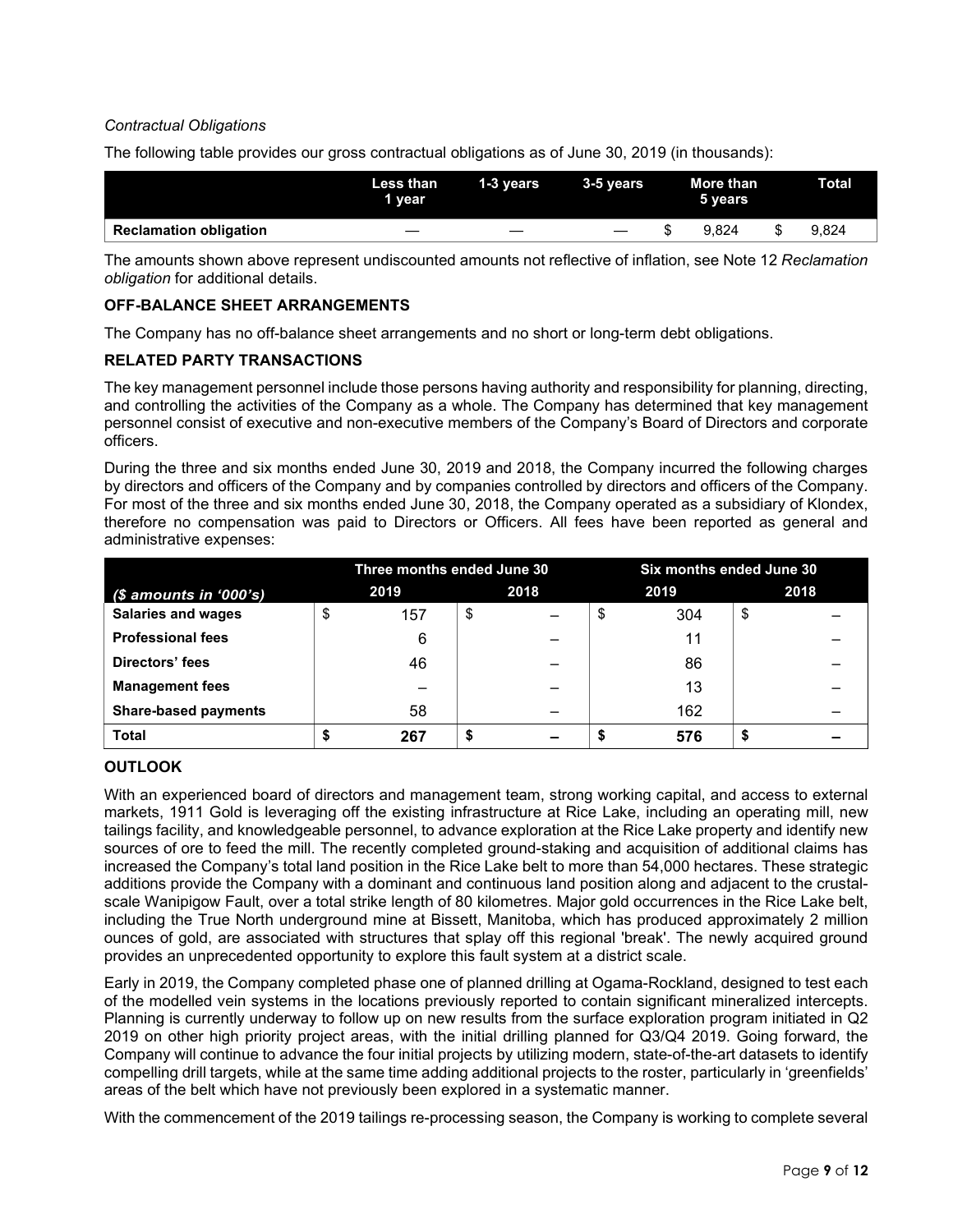of the planned capital upgrades designed to increase tonnage rates and recoveries. This includes the installation of the two new gravity concentrators to improve recoveries and the tailings booster pump to help with discharge to the new tailings impoundment. This work has been substantially completed early in the third quarter of 2019 and tonnage rates have showed improvement to date. The recovery rates will continue to be monitored with a focus on reducing the fixed amount of tailings historically experienced. The Company is also focused on other cost reductions in order to generate positive cashflow during the operating season.

The Company is also actively evaluating other exploration and development assets with a view to building a robust and diversified mineral resource company. While at any given time discussions and activities may be in progress on various initiatives, the Company currently does not have any binding agreements or binding commitments to enter into any such transactions. There is no assurance that these corporate activities will ever progress to the stage where a potential transaction might be successfully completed.

## **CRITICAL ACCOUNTING ESTIMATES**

The preparation of the Company's condensed consolidated interim financial statements requires management to make estimates and assumptions. These estimates and assumptions affect the reported amounts of assets and liabilities; the disclosure of contingent assets and liabilities; as well as, the reported expenses during the reporting period. Such estimates and assumptions affect the determination of the carrying value and the recoverability of exploration and evaluation assets and the inputs used in calculating the fair value of sharebased payment expense. Management re-evaluates its estimates and assumptions on an ongoing basis; however, due to the nature of estimates, actual amounts could differ from its estimates. The most critical accounting estimates upon which the Company depends are those requiring estimates of reserves and resources, future recoverability of assets, future costs for reclaiming areas of operations, and assumptions around future commodity prices.

# **RECENTLY ADOPTED ACCOUNTING POLICIES**

The Company adopted all of the requirements of IFRS 16 *Leases* as of January 1, 2019. IFRS 16 replaces IAS 17 *Leases* ("IAS 17"). IFRS 16 provides a single lessee accounting model, requiring lessees to recognize assets and liabilities for all leases unless the lease term is 12 months or less or the underlying asset has a low value. The Company has adopted IFRS 16 using the modified retrospective application method, where the 2018 comparatives are not restated and a cumulative catch up adjustment is recorded on January 1, 2019 for any differences identified, including adjustments to opening retained earnings balance. The Company analyzed its contracts to identify whether they contain a lease arrangement for the application of IFRS 16. No such contracts were identified, and as a result, the adoption of IFRS 16 resulted in no impact to the opening retained earnings on January 1, 2019.

# **DISCLOSURE CONTROLS AND PROCEDURES**

The Company's certifying officers are responsible for ensuring that processes are in place to provide them with sufficient knowledge to support the representations they are making in their certificates regarding the absence of misrepresentations and fair disclosure of financial information. Investors should be aware that inherent limitation on the ability of certifying officers of a venture issuer to design and implement on a cost-effective basis DC&P and ICFR as defined in National Instrument 52-109 may result in additional risks to the quality, reliability, transparency and timeliness of interim and annual filings and other reports provided under securities legislation.

## **RISKS AND UNCERTAINTIES**

In conducting its business, 1911 Gold faces a number of risks and uncertainties, many of which are beyond its ability to control or predict. Because of these risks and uncertainties, actual results may differ materially from those expressed or implied by forward-looking statements, and investors are cautioned not to place undue reliance on such statements, which speak only as of the date hereof. Investors are urged to review the discussion of risk factors associated with the Company's business as set out in the Company's annual Management Discussion and Analysis for the year ended December 31, 2018 as well as in the Company's audited consolidated financial statements (under the headings "Nature and Continuance of Operations" and "Significant Accounting Policies" and elsewhere within that document) for the year ended December 31, 2018, as filed on the SEDAR website at [www.sedar.com.](http://www.sedar.com/)

# **NON-IFRS FINANCIAL PERFORMANCE MEASURES**

The Company has included additional financial performance measures in this MD&A, such as production cash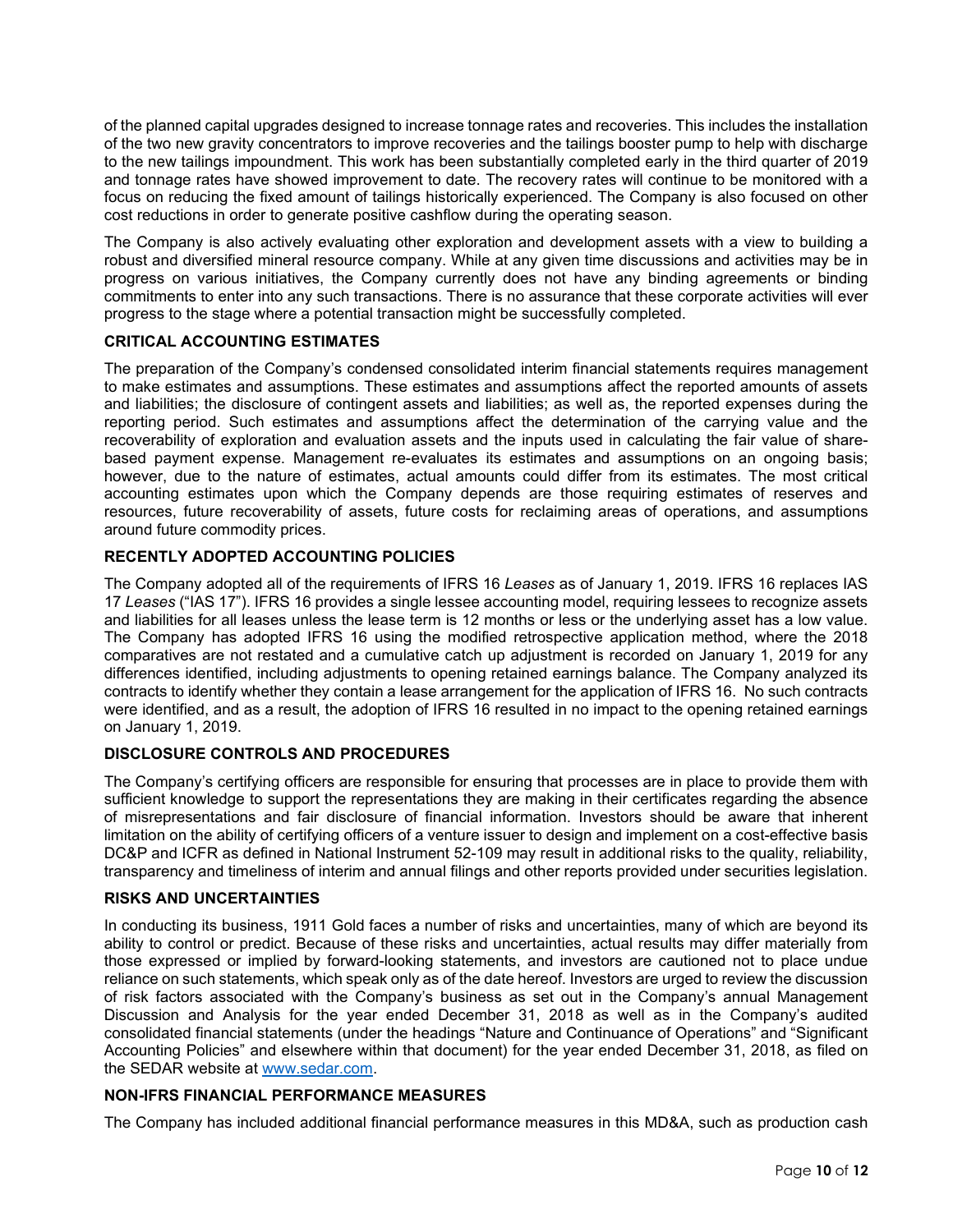costs and all-in sustaining costs. The Company reports production cash costs and all-in sustaining costs on a per gold ounce sold basis. In the gold mining industry, this is a common performance measure but does not have any standardized meaning. The Company believes that, in addition to conventional measures prepared in accordance with IFRS, certain investors use this information to evaluate the Company's performance and ability to generate cash flow. Accordingly, it is intended to provide additional information and should not be considered in isolation or as a substitute for measures of performance prepared in accordance with IFRS.

"Total cash costs per ounce" is calculated from operation's cash costs and dividing the sum by the number of gold ounces sold. Operations cash costs include mining, milling, smelter and other direct costs.

"All-in sustaining cash costs per ounce" includes total cash costs per ounce (as defined above) and adds the sum of G&A, share-based compensation, sustaining capital expenditures and certain exploration and evaluation costs, all divided by the number of ounces sold. As this measure seeks to reflect the full cost of gold production from current operations, new project capital is not included in the calculation of all-in sustaining costs per ounce. Additionally, certain other cash expenditures, including income tax payments and financing costs, should they apply, are not included.

The following tables provide reconciliation of total production costs per ounce as disclosed in this MD&A to the consolidated financial statements for the three months ended March 31, 2019 and 2018:

| <b>Six Months Ended</b>                             | June 30, 2019 | June 30, 2018 |
|-----------------------------------------------------|---------------|---------------|
| (in thousands, except ounces and per ounce figures) |               |               |
| Total cash costs per ounce                          |               |               |
| Production costs(1)                                 | \$<br>5,306   | \$<br>16,308  |
| Underground care and maintenance costs(1)           | (831)         |               |
| Write down of production inventory (cash portion)   |               | 2,068         |
| Total cash costs                                    | 4,475         | 18,376        |
| Gold ounces sold                                    | 433           | 6,994         |
| Total cash cost per ounce <sup>(2)</sup>            | \$<br>10,335  | \$<br>2,627   |
|                                                     |               |               |
| All-in sustaining costs per ounce                   |               |               |
| Total cash costs                                    | \$<br>4,475   | \$<br>18,376  |
| General and administrative, net of depreciation     | 834           | 255           |
| Sustaining capital expenditures <sup>(3)</sup>      | 91            | 296           |
| All-in sustaining costs                             | 5,400         | 18,927        |
| All-in sustaining costs per ounce <sup>(2)</sup>    | \$<br>12,471  | 2,706         |

 $(1)$  Production costs for 2018 includes the care and maintenance cost of the underground mines as the mine was in full or partial operations until March 2, 2018 and the costs for the remaining period could not be determined.

 $(2)$  As a result of the shutdown for the first 116 days of 2019, the cash costs include a significant amount of cost unrelated to the cost of production.

Sustaining capital expenditures are defined those expenditures which do not increase annual gold ounce production and excludes certain expenditures at the Company's operations which are deemed expansionary in nature. Capital expenditures include unpaid capital expenditures incurred in the period.

# **FORWARD LOOKING INFORMATION**

This MD&A provides management's analysis of 1911 Gold's historical financial and operating results and provides estimates of 1911 Gold's future financial and operating performance based on information currently available. Actual results will vary from estimates and the variances may be significant. Readers should be aware that historical results are not necessarily indicative of future performance.

Certain information set forth in this MD&A, including management's assessment of the Company's future plans and operations, contains forward-looking information. By their nature, forward-looking information is subject to numerous risks and uncertainties, some of which are beyond the Company's control, including the impact of general economic conditions, industry conditions, volatility of commodity prices, currency fluctuations, imprecision of reserve estimates, environmental risks, competition from other industry participants, the lack of availability of qualified personnel or management, stock market volatility and ability to access sufficient capital from internal and external sources. Readers are cautioned that the assumptions used in the preparation of such information, although considered reasonable at the time of preparation, may prove to be inaccurate and, as such,